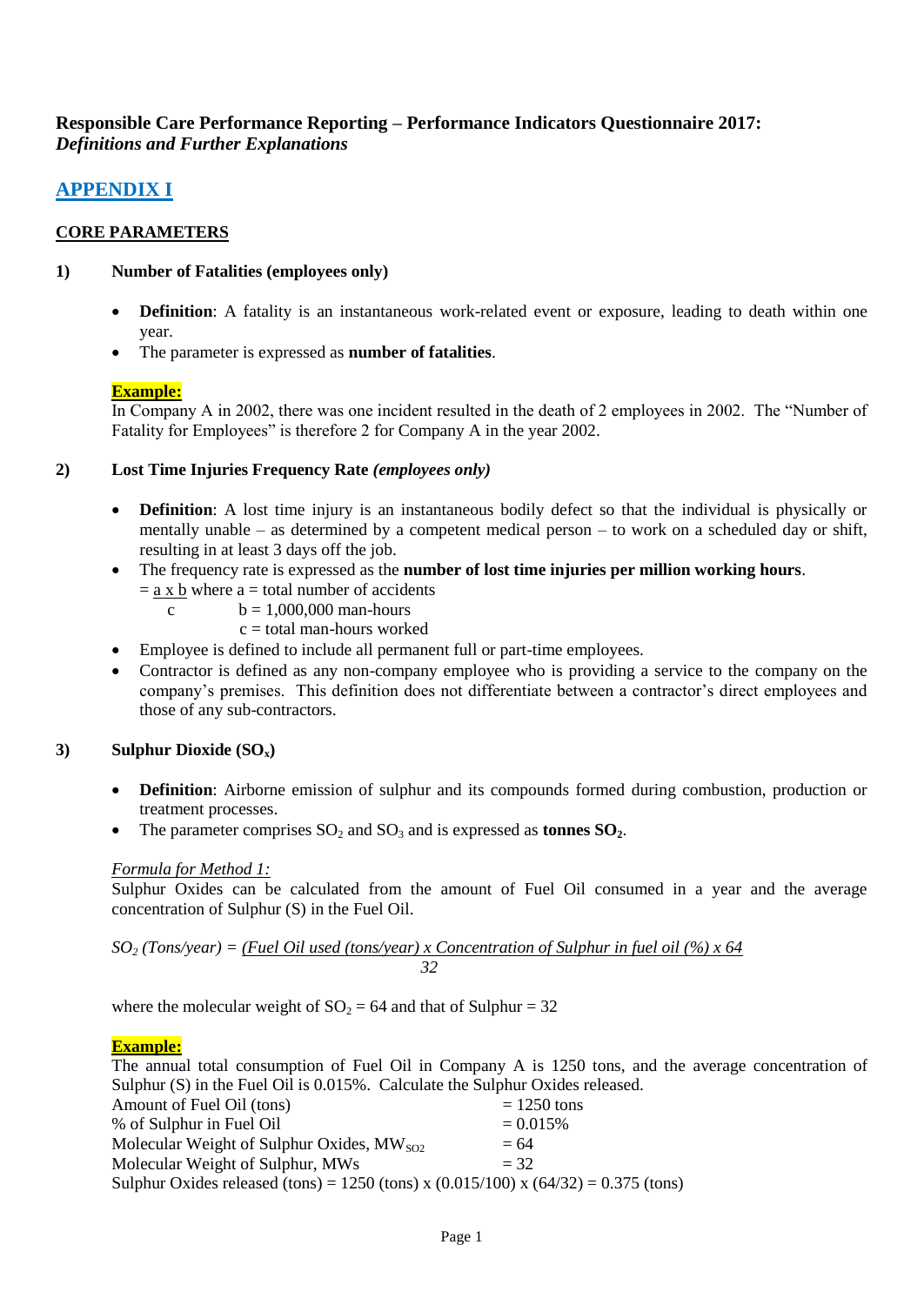### *Formula for Method 2:*

Sulphur Oxides can be calculated from the analysis result of Sulphur Oxides Concentration (either  $SO_2$  or  $SO<sub>3</sub>$ ) in the stack gas, and the known flowrate of the stack gas.

Sulphur Oxides (Kg/hour) =  $\frac{(\text{Conc SO}_2 \text{ (ppm)} \times \text{Mol wt}_{SO2} \times \text{Stack gas Flowrate } (M^3/\text{hr}))}{(\text{Conc SO}_2 \times \text{Stack gas Flowrate})}$  $22.4 \times 10^6$ 

Sulphur Oxides (Tons/year) =  $(Sulphur Oxides (kg/hour) x 24 hours x No of Working days/year$ 10<sup>3</sup>

#### **Example:**

Average SO2 concentration in a boiler stack gas is 1004 ppm. The stack gas flowrate is 4,467 m3/hour. Calculate the emission of SOx from the stack?

 $SO_2$  (kg/hour) = 1004 x 64 x 4467 (22.4 x 10<sup>6</sup>)  $=$  12.81 kg/hour  $SO_2$  (Tons/year) = 12.81 x 24 x 300 days/year/1000 = 92 tons/year

#### **4) Nitrogen Oxides (NOx)**

- **Definition**: Airborne emission of compounds of nitrogen and oxygen from combustion, production or treatment processes.
- The parameter comprises NO and NO<sup>2</sup> and is expressed as **tonnes of NO2.**

#### *Formula for Method 1:*

Oxides of Nitrogen (NO<sub>x</sub>) can be calculated from the analysis result of  $NO<sub>x</sub>$  Concentration in the stack gas, and the known flowrate of the stack gas.

 $NO_x$  (Kg/hour) = <u>(Conc NO<sub>x</sub> (ppm) x Mol wt <sub>NOx</sub> x Stack gas Flowrate (M<sup>3</sup>/hr)</u>  $\sqrt{22.4 \times 10^6}$ 

 $NO<sub>x</sub> (Tons/year) = (NO<sub>x</sub> (kg/hour) x Annual Operating Hours)$  $10^3$ 

#### **Example:**

Average  $\overline{NO_x}$  concentration in a boiler stack gas is 200.6 ppm. The stack gas flowrate is 4,491 m<sup>3</sup>/hour and the annual operating hours of the boiler was estimated as 7200 hours. Calculate the emission of  $NO<sub>x</sub>$  from the stack?

| $NOx$ (kg/hour)   | $= 200 \times 38 \times 4491 / (22.4 \times 10^{6}) =$ | $1.52$ kg/hour |
|-------------------|--------------------------------------------------------|----------------|
| $NOx$ (tons/year) | $= 1.52$ x 7200 hours/year / 1000 =                    | 10.9 tons/year |

Where molecular weight of  $NO_x = 38$ ,  $NO = 30$  and  $NO_2$  is 46.

#### Convert  $NO$  to  $NO<sub>2</sub>$ :

For  $NO<sub>X</sub>$  emissions, the reporting requirement is to be expressed as  $NO<sub>2</sub>$ , if your facility measuring NO it has to be divided with  $0.6522$  to convert to  $NO<sub>2</sub>$ .

#### **Example:**

The concentration of NO and  $NO<sub>2</sub>$  in a stack gas is 50 and 200 ppm respectively. The stack gas flowrate is 4,000 m<sup>3</sup>/hour. There was s shutdown in the continuous operating plant for two months. Calculate the emission of  $NO<sub>x</sub>$  from the stack?

| $NOX(kg/hour) = [(50/0.6522) + 200)]$ x 46 x 4000 / (22.4 x 10 <sup>6</sup> ) | =   | $2.27$ kg/hour |
|-------------------------------------------------------------------------------|-----|----------------|
| $NOX (Tons/year) = 2.27 x 24 hours/day x 30 days/month x 10/1000$             | $=$ | 16.3 tons/year |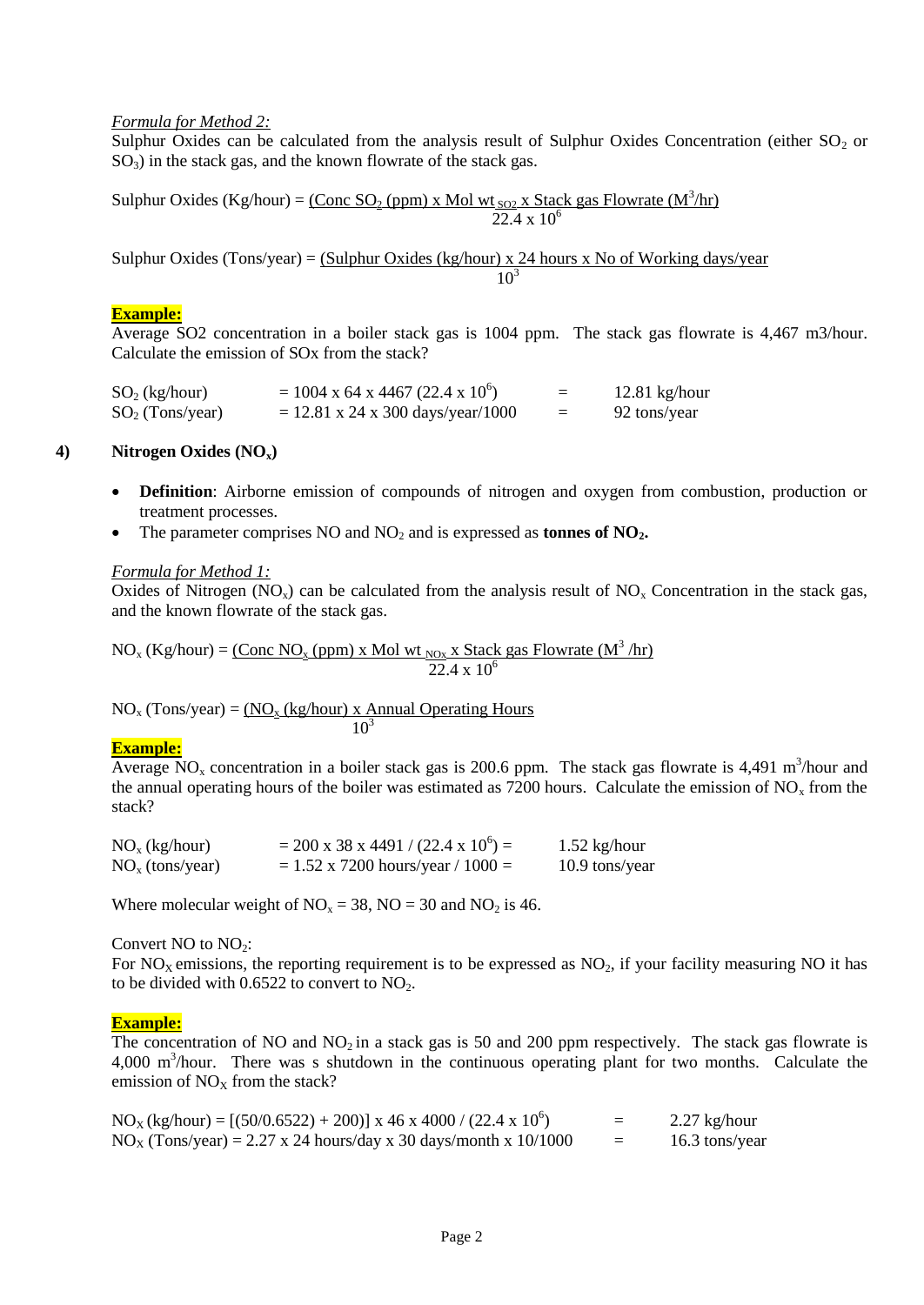# **5) Chemical Oxygen Demand (COD)**

- **Definition**: Chemical Oxygen Demand (COD) is the amount of oxygen required for the chemical oxidation of compounds in water, as determined using a strong oxidant (most standard methods use dichromate).
- The parameter is expressed as **tonnes of oxygen.**
- For sites that have their wastewater treated at a shared third party unit and cannot obtain individual data, the efficiency factor of the wastewater treatment unit should be taken into consideration when calculating the amount.

### *Formula:*

Chemical oxygen demand can be calculated from the average concentration of the COD and the annual discharge of the effluent to outfall. We can also estimate total COD released to environment based on the carbon content in the waste.

#### Method #1 (COD emitted from the actual analytical data):

COD emitted (Tons/year) = (Ave COD conc. (mg/L x Total Liquid waste (tons/year) x  $10^{-6}$ 

Average COD concentration can be calculated by taking the average of the daily reading or take the average of random sample results during the year. In case of TOC results multiply the TOC results with  $\sim$ 3 (32/12) to estimate COD.

If the facility has more than one outfall need to calculate for different streams and add up for calculating total COD discharged during the reporting period.

Total COD emitted (Tons/year) = COD (tons/year)  $_{\text{stream1}}$  + COD (tons/year)  $_{\text{stream2}}$ 

Method #2 (Theoretical estimation):

The COD can be calculated from theoretically by knowing the waste characteristics. Below is a general equation for estimating COD from an organic waste.

Where  $C_xH_yO_z$  is the molecular formula of the material and x, y, z in the number of atoms of

$$
C_xH_yO_z + \begin{bmatrix} x + y - z \\ 4 & 2 \end{bmatrix} O_2 \longrightarrow (x) CO_2 + \begin{bmatrix} y \\ 2 \end{bmatrix} H_2O
$$

Carbon, Hydrogen and Oxygen present in one molecule.

#### **Example:**

The average COD concentration of the effluent discharged in the site outfall for the year was 85 ppm and the daily total outfall flow rate was 5 tons. Calculate the total COD discharged to environment?

| Daily Average Wastewater flow rate | $\equiv$ | 5 tons/day                              |
|------------------------------------|----------|-----------------------------------------|
| COD concentration                  | $=$      | 85 ppm                                  |
| Quantity of COD in tons/year       | $=$      | 5 tons/day x 85/1000000 x 365 days/year |

#### **6) Energy Consumption**

**Definition**: Energy consumption is the amount of fossil fuels and electricity (the result of purchased electricity plus self-produced **renewable** electricity minus electricity sold to the network). The unit for electricity is the GWh but in order to add them up, electricity should be converted to TOE.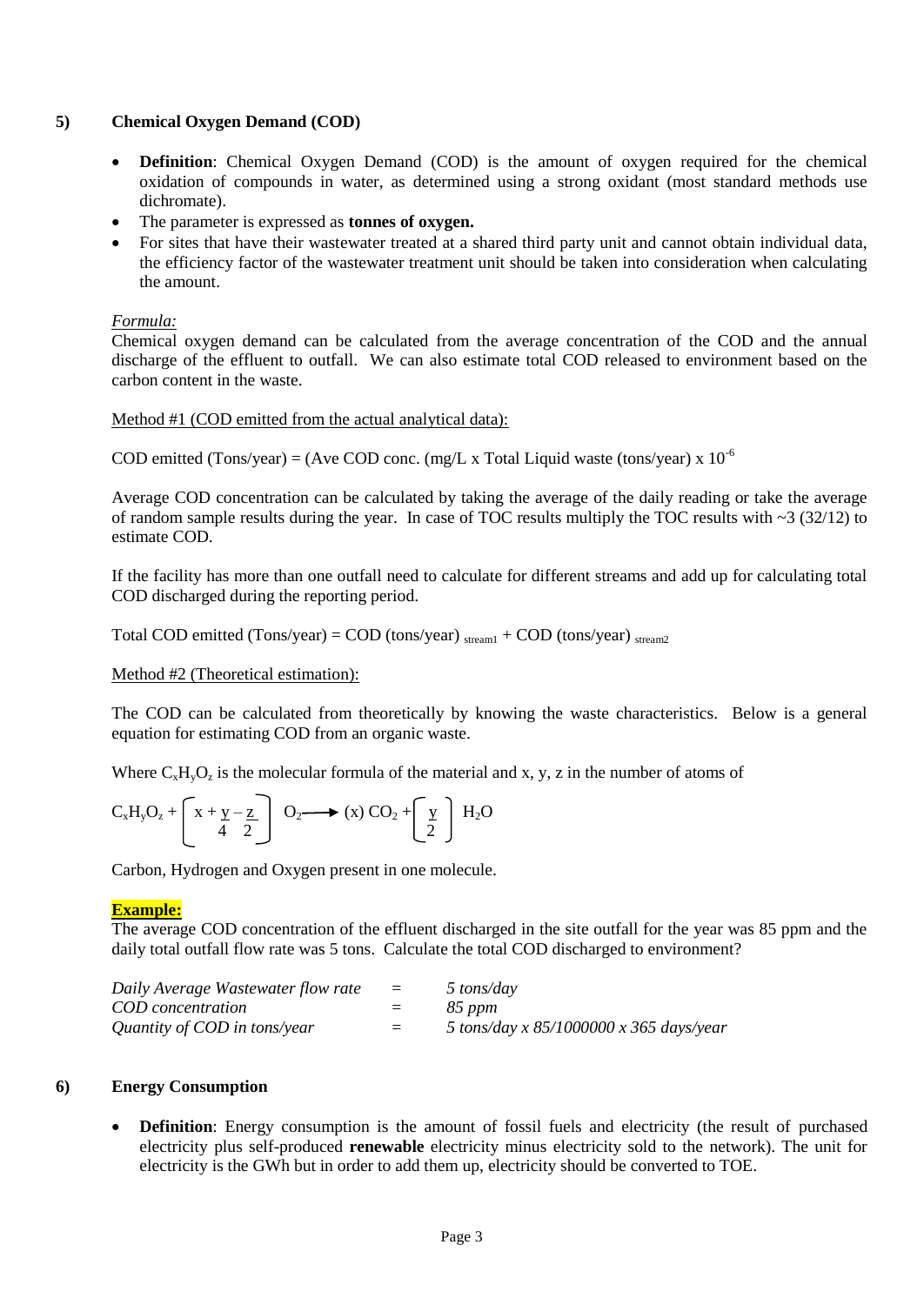- The theoretical conversion factors are:  $2.3876 \times 10^{-5}$  ktoe per GJ and 0.2332 ktoe per GWh.
- The parameter on energy consumption is expressed as **tonnes of fuel oil equivalent (TOE).**

### *Formula:*

*Energy Consumption = Energy Content of Fuel(s) + Electricity Consumed*

To calculate Energy Content of Fuel(s), consider:

i) Energy Content of a fuel is the product of multiplication the Amount of Fuel Consumed (tons) and its Heat Value found in Table 1. Example: 50 tons for Residual Fuel Oil, its Heat Value in Table 1 is 42 GJ/ton. The Energy Content is therefore 50 (ton) x 42 (GJ/ton) =  $2100$  (GJ)

To convert to the right unit from GJ to toe, is to multiply 2.3876 x 10E-5. The Energy Content in this example is 2100 (GJ) x 2.3876 x 10E-2 = 50.1207 (toe).

ii) If two or more types of fuel are consumed, the total Energy Content is the summation of energy contents of their respective fuels consumed.

#### To calculate Electricity Consumed, consider:

i) Electricity Consumed is the net result of purchased electricity from the Electricity Generating Company minus electricity sold by the Reporting Company.

The unit for electricity consumed may be in kWh, MWh or GWh.  $(1 \text{ GWh} = 1,000 \text{ MWH} = 1,000,000 \text{ kWh})$ . For reporting purpose, Electricity Consumption should be converted to tons of fuel oil equivalent (toe).

Conversion: for simplicity, the theoretical conversion factors to be used are 2.3876 x 10E-5 ktoe per GJ and 0.2332 ktoe per GWh.

### **Example:**

A Reporting Company consumed 1000 tons of fuel oil and 1,500 tons of natural gas per year to generate steam and small amount of electricity. In addition, it consumed 3,500 GWh of electricity purchased from the grid and sold 500 GWh of electricity to a nearby Company. Note that any electricity produced by the Reporting Company should be accounted for under fuel consumed

From Table 1 – Typical Heating Values of various fuel types

- Heating value of fuel oil  $=$  42 GJ/ton
- Heating value of natural gas  $=$  51 GJ/ton

Energy Content of Fuel(s) consumed per year

- $= 1,000$  tons x 42 GJ/ton + 1,500 tons x 51 GJ/ton
- $= 118,500$  GJ Convert GJ to toe

Energy Content of Fuel(s) consumed per year

 $= 118,500$  GJ x 2.3876 x 10E-5

 $= 2.829$  ktoe  $= 2829$  toe

Electricity Consumed per year

 $=$  Purchased Electricity – Exported Electricity

 $= (3500 \text{ GWh} - 500 \text{ GWh})$ 

 $= 3000$  GWh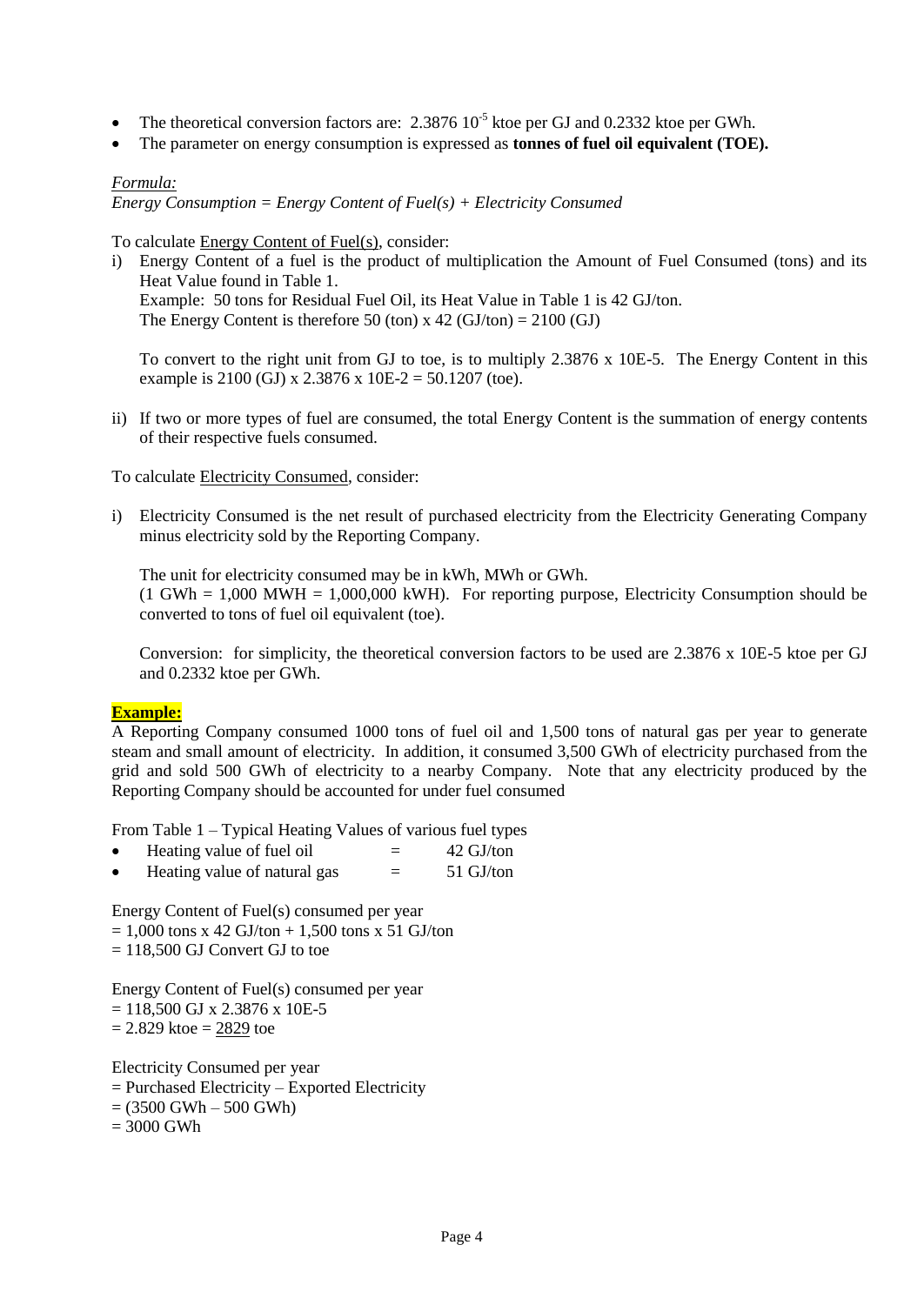(Convert to toe) Electricity Consumed per year

- $= 3000$  GWh x 0.2332
- = 699.6 ktoe
- $= 699,600$  toe

Energy Consumption of the Reporting Company for the year

- $=$  Energy Content of Fuel(s) + Electricity Consumed
- $= 2829$  toe  $+ 699,600$  toe
- $= 702,429$  toe

# **7) Carbon Dioxide (CO2)**

- **Definition:** The major contribution to  $CO<sub>2</sub>$ -emissions by the chemical industry is from the combustion of fuels both directly and indirectly associated with the usage of electricity. Therefore, these emissions are calculated on the basis of energy consumption.
- *Direct Carbon Monoxide (CO<sub>2</sub>):* The direct emissions of  $CO_2$  are calculated as tons of  $CO_2$  equivalent by multiplying the amount of solid, liquid and gaseous fuels used for energy use and for the generation of self produced electricity, by corresponding  $CO<sub>2</sub>$ -emission factors (see Annex I).
- *Indirect Carbon Dioxide (CO<sub>2</sub>*): The indirect emissions of  $CO_2$  are calculated as the multiplication of the amount of net purchased electricity by the average factor of  $CO<sub>2</sub>$  emissions per kwh produced.

### *Formula:*

Carbon Dioxide = Direct Carbon Dioxide + Indirect Carbon Dioxide

• Direct Carbon Dioxide  $(CO_2)$ 

Direct  $CO<sub>2</sub>$  is emissions caused by the Reporting Company either burning fuel to generate electricity, steam or other purposes. Direct  $CO<sub>2</sub>$  emissions are calculated based on the sum total of all fuels consumed by the Reporting Company.

 $\bullet$  Indirect Carbon Dioxide (CO<sub>2</sub>)

Indirect  $CO_2$  is emissions of  $CO_2$  from  $3<sup>rd</sup>$  parties that supply electricity of steam to the Reporting Company. As a result of fuels combustion by the  $3<sup>rd</sup>$  parties,  $CO<sub>2</sub>$  emissions are generated. Indirect  $CO<sub>2</sub>$  consists of the sum of net electricity purchased and net steam purchased.

Net electricity purchased is the net of electricity purchased from the grid (Electricity Supply Company) minus electricity sold to the grid/others. Net steam purchased is the net of steam purchased from  $3<sup>rd</sup>$  parties minus steam sold to another  $3<sup>rd</sup>$  parties.

#### **Example:**

A Reporting Company consumed 1,000 tons of fuel oil and 1,500 tons of Natural Gas per year to generate its own steam and small amount electricity. In a year it consumed 3,500 GWh of electricity purchased from the grid and sold 500 GWh of electricity to a nearby Company. In addition, the Company imported 10,000 tons of steam in the year and exported 500 tons of the steam purchased to the nearby company. Note that any electricity produced by the Reporting Company should be accounted for under fuel consumed.

Calculating Direct Carbon Dioxide

For Fuel Oil: From Table 1, Heating value of Fuel Oil = 42 GJ/ton Therefore, Energy Content of Fuel Oil  $=$  1000 tons x 42 GJ/ton = 42,000 GJ

From Table 2,  $CO_2$  Emission Factor for Fuel Oil is 77.4 (Kg  $CO_2$  per GJ) Therefore, CO<sub>2</sub> emission from Fuel Oil Combustion =  $42,000$  GJ x 77.4 Kg/GJ = 3,250,800 Kg For Natural Gas: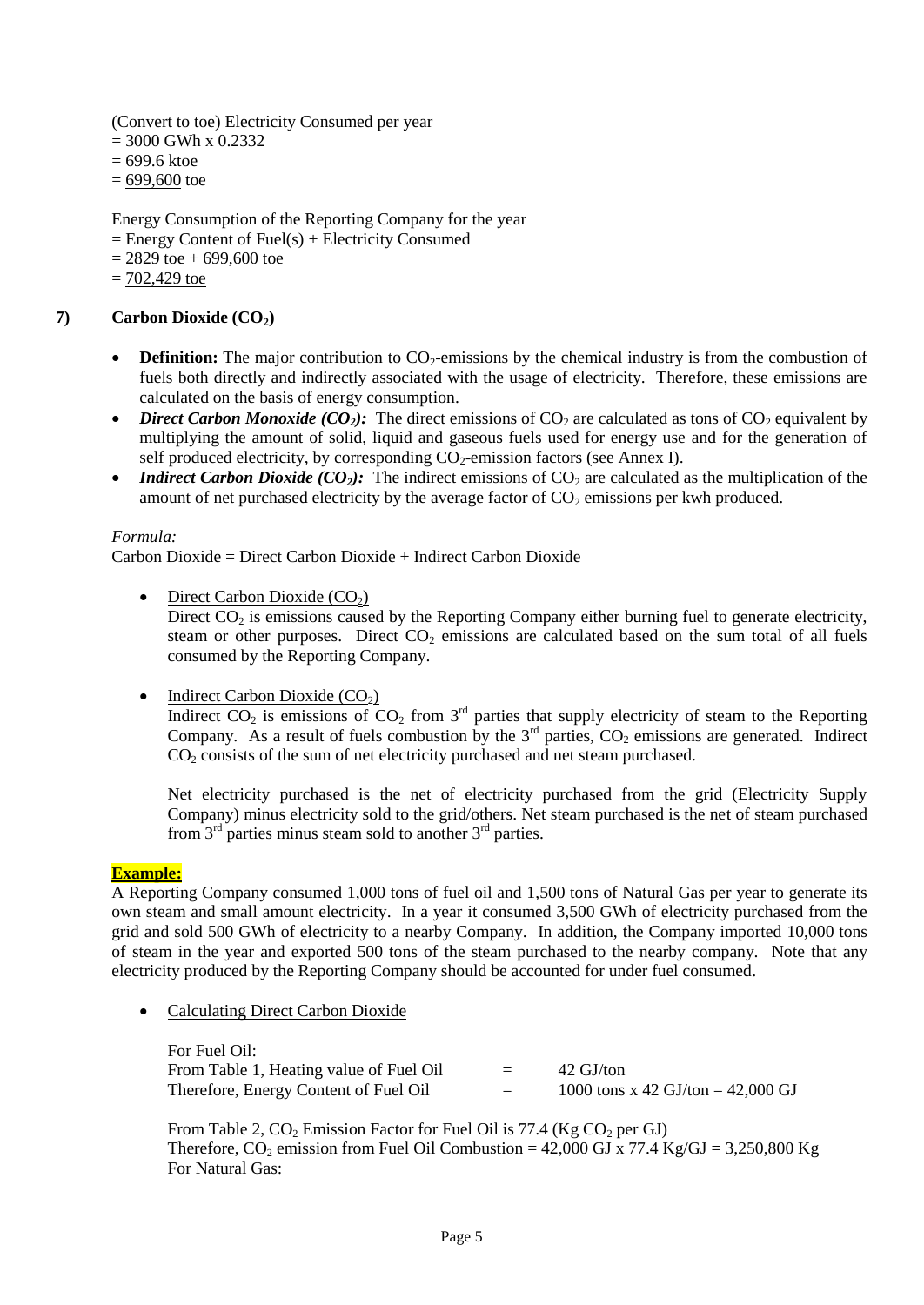From Table 1, Heating value of Natural Gas  $=$  51 GJ/ton Therefore, Energy Content of Fuel Oil  $=$  1500 tons x 51 GJ/ton = 76,500 GJ

From Table 2,  $CO_2$  Emission Factor for Natural Gas is 56.2 (Kg  $CO_2$  per GJ) Therefore,  $CO_2$  emission from Natural Gas Combustion = 76,500 GJ x 56.2 Kg/GJ = 4,299,300 Kg

Total Direct Carbon Dioxide = 3,250,800 Kg + 4,299,300 Kg = 7,550,100 Kg =  $7550.1$  tons of CO<sub>2</sub>

• Calculating Indirect Carbon Dioxide

a) For Electricity: From Table 3, the International Electric Grid Factor for  $CO_2$  is 0.575 tons  $CO_2$  per MWh or 575 tons per GWh.

Net Electricity purchased =  $3,500$  GWh –  $500$  GWh =  $3,000$  GWh

Therefore,  $CO<sub>2</sub>$  emission due to Electricity purchased  $= 3,000$  GWh x 575 ton/GWh  $= 1,725,000$  tons of CO<sub>2</sub>

b) For Steam: Assume the steam is purchased from a  $3<sup>rd</sup>$  party source firing natural gas

From Table 4,  $CO_2$  Emission Factor for purchased steam = 0.14 tons  $CO_2$  per ton Steam.

Net Steam purchased  $= 10,000$  tons  $- 500$  tons  $= 9,500$  tons

Therefore,  $CO<sub>2</sub>$  emissions due to Steam purchased  $= 9,500$  tons x  $0.14 = 1330$  tons  $CO<sub>2</sub>$ 

Total Indirect Carbon Dioxides =  $1,725,000$  tons +  $1,330$  tons =  $1,726.330$  tons

Carbon Dioxide= Direct Carbon Dioxide + Indirect Carbon Dioxide  $= 7542.5$  tons  $+ 1,726,330$  tons  $= 1,733,872.5$  tons CO<sub>2</sub>

#### **8) Other Greenhouse Gases**

- **Definition**: Other Greenhouse Gases, listed in the Kyoto Protocol are:-
	- $(i)$  Methane  $(CH<sub>4</sub>)$
	- (ii) Nitrous Oxide  $(N_2O)$
	- (iii) Hydrofluorocarbons (HFC's)
	- (iv) Perfluorocarbons (PFC's)
	- (v) Sulphur Hexafluoride  $(SF_6)$
- Emission data for these gases should be reported **as tons of CO<sup>2</sup> equivalents**. The impact of the release of these gases on Climate Change is calculated by multiplying the tons release per year by its Global Warming Potential (GWP) relative to carbon dioxide, as published by the Intergovernmental Panel on Climate Change (IPCC).

#### *Formula:*

Other Greenhouse Gas = Tons of the Greenhouse Gas Emission x Global Warming Potential of the Greenhouse Gas.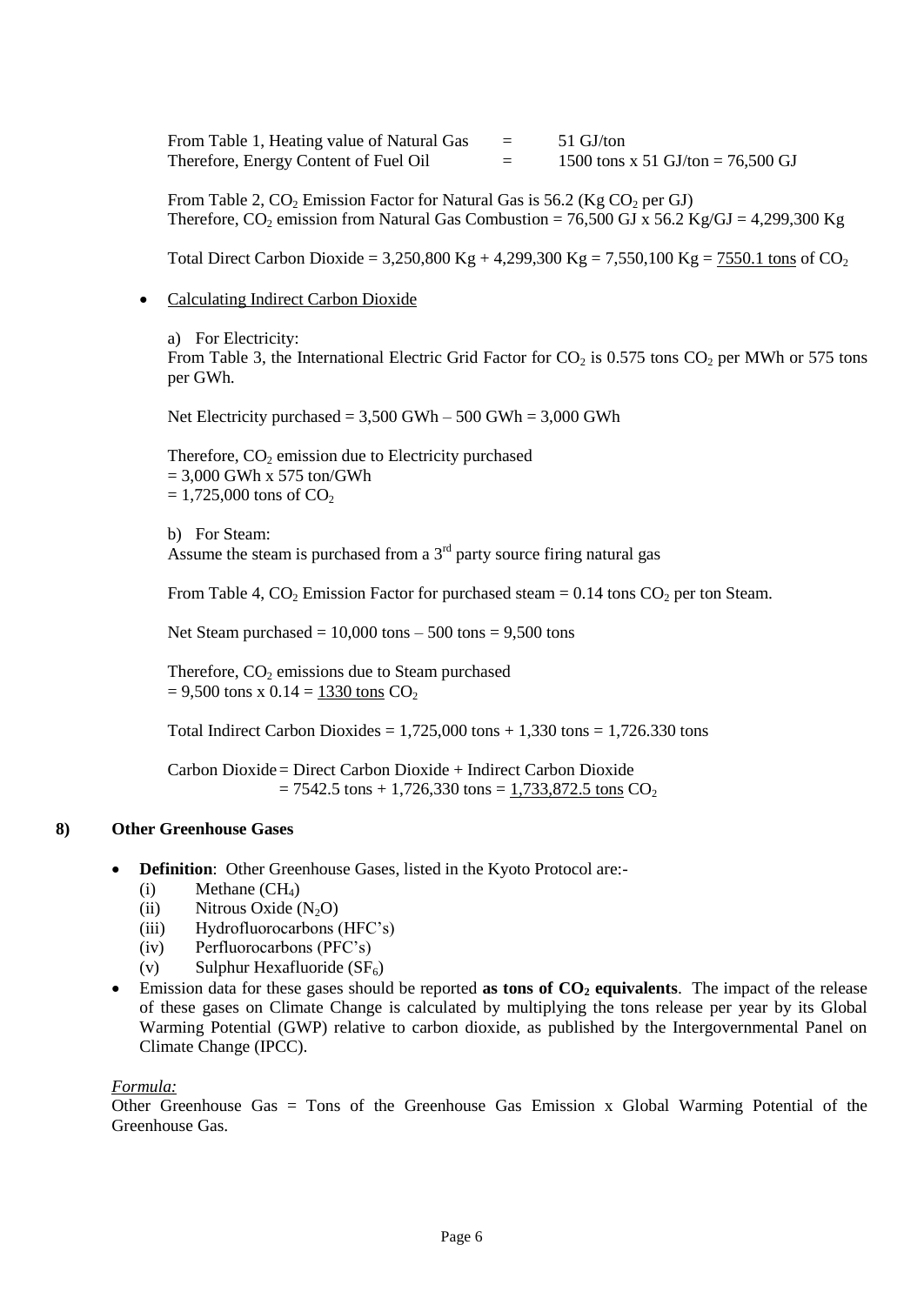# **Example:**

A Reporting Company estimates a 15 tons of Methane (CH4) emission last year.

From Table 5 – GWP for Methane (CH<sub>4</sub>) = 23 equivalent to  $CO<sub>2</sub>$ 

Therefore, the Other Greenhouse Gases – Methane  $(CH_4)$  emission in that year = 15 tons x 23 equivalent to  $CO<sub>2</sub> = 345$  tons  $CO<sub>2</sub>$  equivalent

### **9) Other Explanation**

 **Tonne:** A tonne is a Metric Tonne equivalent to 1000 kg and equivalent to 1.10231 US Short tons weighing 2,204.6 pounds.

# **1 Tonne = 1,000 kilograms = 2,204.6 pounds = 1.10231 US Short Tons**



 **Volume transported:** Tonnes of chemical product shipped via air, rail, road, sea, inland waterway or pipeline between the site of a supplier company and that of the final customer. Includes the transport and off-site loading/unloading at ports, airports, warehouses, etc. and excludes the transport and loading/unloading activities at the premises of the supplier chemical company and the final customer.

**Conversion Factors and Formulas**

# **TABLE 1: Typical Heating Values for Various Common Fuels**

| <b>Fuel Type</b>                                             | <b>Heating Value (GJ/ton fuel)</b> |
|--------------------------------------------------------------|------------------------------------|
| <b>Natural Gas</b>                                           |                                    |
| Gasoline                                                     | 47                                 |
| Distillate                                                   | 45                                 |
| Residual Fuel Oil                                            | 42                                 |
| <b>LPG</b>                                                   | 50                                 |
| Typical Fuel Gas generated from a Refinery or Chemical Plant | 50                                 |

# **TABLE 2: Carbon Dioxide Emissions Factors**

| <b>Fuel</b>                             | <b>Carbon Emission</b><br>Factors <sup>1</sup> | <b>Carbon Dioxide</b><br><b>Emission Factor</b> <sup>1</sup> | <b>Carbon Dioxide</b><br><b>Emission Factor</b> <sup>1</sup> | <b>Carbon Dioxide</b><br><b>Emission Factor<sup>2</sup></b> |
|-----------------------------------------|------------------------------------------------|--------------------------------------------------------------|--------------------------------------------------------------|-------------------------------------------------------------|
|                                         | $\left(\frac{\text{kg C}}{\text{GJ}}\right)$   | $\log CO_2/GJ$                                               | (tonne $CO2/toe$ )                                           | (1b CO <sub>2</sub> /MMBTU)                                 |
| Crude Oil                               | 20.0                                           | 73.4                                                         | 3.1                                                          | 160.60                                                      |
| Gasoline                                | 18.9                                           | 69.4                                                         | 2.9                                                          | 151.77                                                      |
| Kerosene                                | 19.6                                           | 71.9                                                         | 3.0                                                          | 157.39                                                      |
| Jet Fuel                                | 19.5                                           | 71.6                                                         | 3.0                                                          | 156.59                                                      |
| <b>Motor Gasoline</b>                   | 20.2                                           | 74.1                                                         | 3.1                                                          | 162.21                                                      |
| <b>Residual Fuel</b><br>O <sub>il</sub> | 21.1                                           | 77.4                                                         | 3.2                                                          | 169.43                                                      |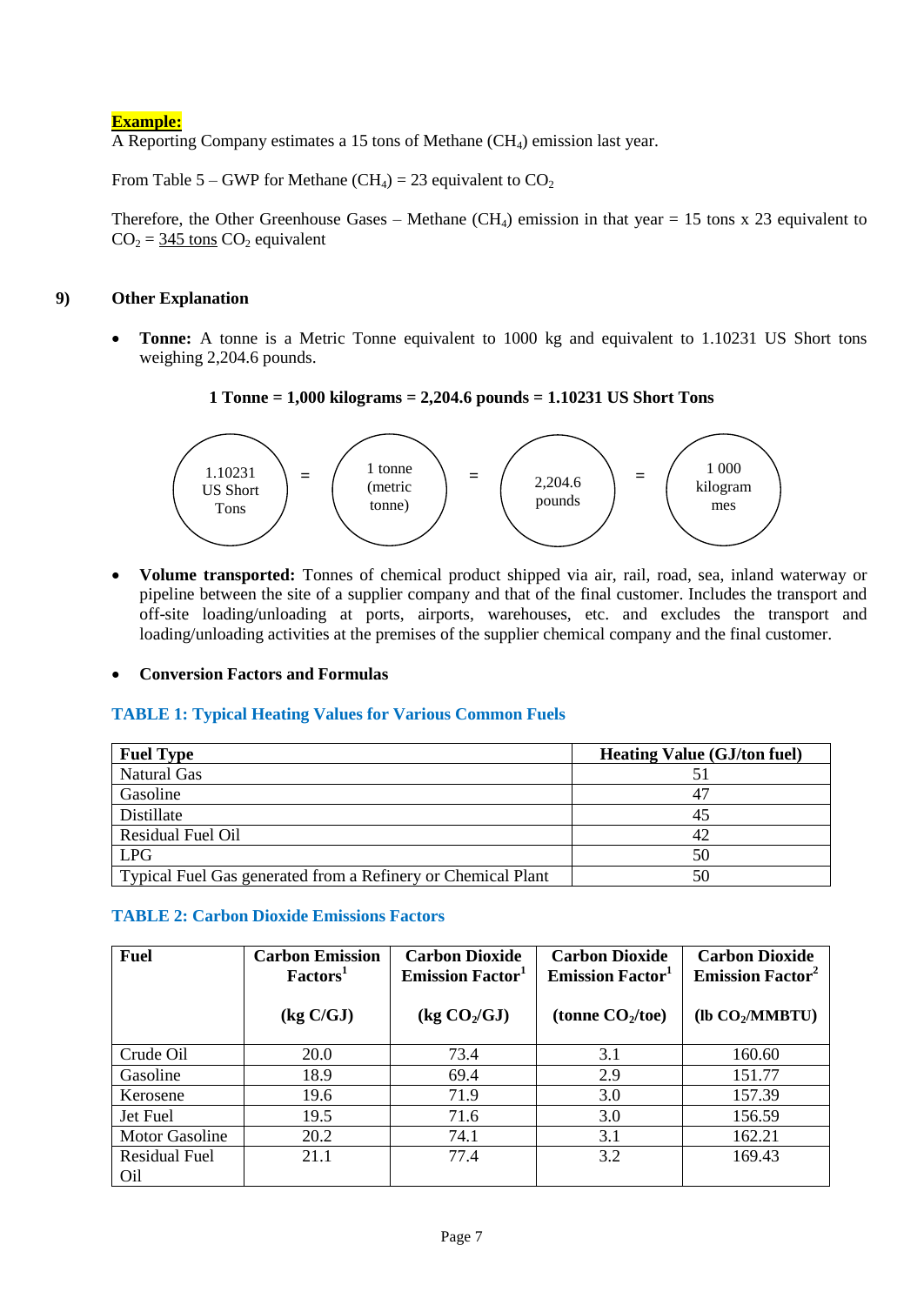| <b>Fuel</b>                     | <b>Carbon Emission</b><br>Factors <sup>1</sup> | <b>Carbon Dioxide</b><br><b>Emission Factor</b> <sup>1</sup> | <b>Carbon Dioxide</b><br><b>Emission Factor</b> <sup>1</sup> | <b>Carbon Dioxide</b><br><b>Emission Factor<sup>2</sup></b> |
|---------------------------------|------------------------------------------------|--------------------------------------------------------------|--------------------------------------------------------------|-------------------------------------------------------------|
|                                 | (kg C/GJ)                                      | $\frac{1}{2}$ (kg $CO_2/GJ$ )                                | (tonne $CO2/toe$ )                                           | $($ lb CO <sub>2</sub> /MMBTU $)$                           |
| Naphtha                         | 20.0                                           | 73.4                                                         | 3.1                                                          | 160.60                                                      |
| <b>Bitumen</b>                  | 22.0                                           | 80.7                                                         | 3.4                                                          | 176.66                                                      |
| Lubricants                      | 20.0                                           | 73.4                                                         | 3.1                                                          | 160.60                                                      |
| Refinery                        | 20.0                                           | 73.4                                                         | 3.1                                                          | 160.60                                                      |
| Feedstocks                      |                                                |                                                              |                                                              |                                                             |
| Other Oil                       | 20.0                                           | 73.4                                                         | 3.1                                                          | 160.60                                                      |
| <b>Steam Coal</b>               | 25.8                                           | 94.7                                                         | 4.0                                                          | 207.17                                                      |
| <b>Coking Coal</b>              | 25.8                                           | 94.7                                                         | 4.0                                                          | 207.17                                                      |
| Petroleum Coke                  | 27.5                                           | 100.9                                                        | 4.2                                                          | 220.83                                                      |
| Lignite                         | 26.1                                           | 95.8                                                         | 4.0                                                          | 209.58                                                      |
| Sub-bituminous<br>Coal          | 27.6                                           | 101.3                                                        | 4.2                                                          | 221.63                                                      |
| Peat                            | 28.9                                           | 106.1                                                        | 4.4                                                          | 232.07                                                      |
| <b>BKB &amp; Patent</b><br>Fuel | 25.8                                           | 94.7                                                         | 4.0                                                          | 207.17                                                      |
| Coke                            | 29.5                                           | 108.3                                                        | 4.5                                                          | 236.89                                                      |
| Natural Gas (dry)               | 15.3                                           | 56.2                                                         | 2.4                                                          | 122.86                                                      |
| <b>Natural Gas</b><br>Liquids   | 15.2                                           | 55.8                                                         | 2.3                                                          | 122.06                                                      |
| <b>LPG</b><br>$\mathbf{C}$      | 17.2                                           | 63.1                                                         | 2.6                                                          | 138.12                                                      |

#### *Sources:*

*1. Greenhouse Gas Inventory Workbook Volume 2; IPCC/OECD Joint Programme; see conversion example below.*

*2.Environmental Protection Agency, inventory of US Greenhouse Gas Emissions and sinks: 1990-2006, April 15, 2006; referenced from Intergovernmental Panel as Climate Change (IPCC), Second Assessment Report (SAR).*

|             | <b>Carbon Emission</b><br>Factor             | <b>Molecular</b><br><b>Weight Ratio of</b><br>CO <sub>2</sub> /C | $CO2$ Emission<br>Factor | $CO2$ Emission<br>Factor |
|-------------|----------------------------------------------|------------------------------------------------------------------|--------------------------|--------------------------|
|             | $\left(\frac{\text{kg C}}{\text{GJ}}\right)$ | $(44/12=3.67)$                                                   | $\log CO_2/GJ$           | (tonne $CO2/toe$ )       |
| Steam Coal  | 25.80                                        | 3.67                                                             | 94.69                    | 3.961                    |
| Crude Oil   | 20.00                                        | 3.67                                                             | 73.33                    | 3.070                    |
| Natural Gas | 15.30                                        | 3.67                                                             | 56.15                    | 2.349                    |

#### *Examples for Calculating CO2 Emissions:*

*Note: 1 toe = 41.868GJ*

#### **TABLE 3: International Electric Grid Emission Factors**

| <b>Country</b> | CO <sub>2</sub> | CH4      | N20      | <b>Total</b>     |
|----------------|-----------------|----------|----------|------------------|
|                |                 |          |          | (CO2 Equivalent) |
| Malaysia       | 575<br>U.JIJ    | 2.67E-06 | 8.64E-06 | .578<br>U.J      |

# **TABLE 4: Carbon Dioxide Emission Factors for Purchased Steam**

| <b>Fuel Type</b> | <b>Carbon Dioxide Emission Factor for Purchased</b><br>Steam (tons $CO2$ / ton steam) |
|------------------|---------------------------------------------------------------------------------------|
| Natural Gas      | 0.14                                                                                  |
| Fuel Oil         | 0.209                                                                                 |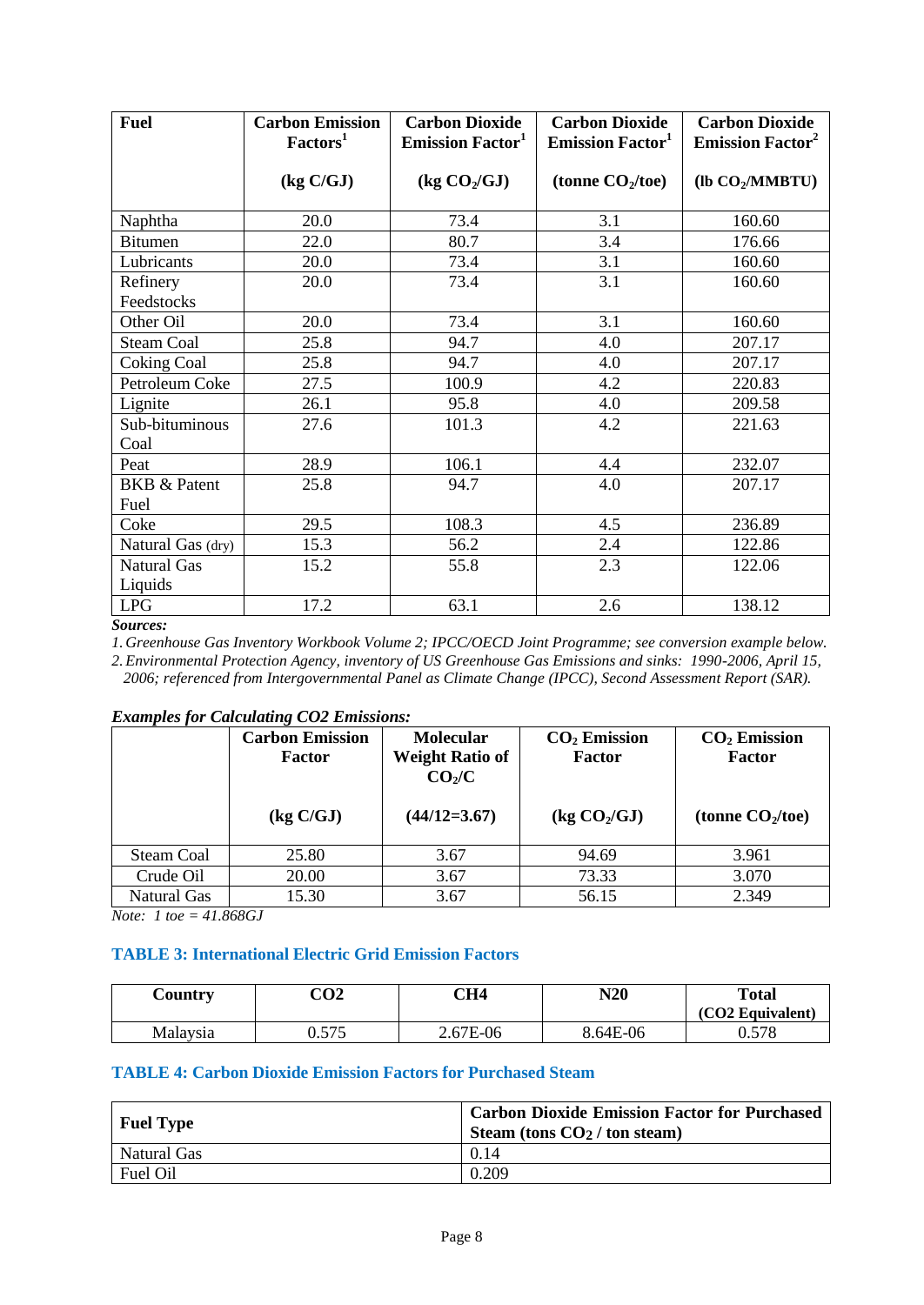| <b>GHG</b>       | <b>GWP</b><br>(based on the effects of greenhouse gases over 100-year time horizon) |
|------------------|-------------------------------------------------------------------------------------|
| CO <sub>2</sub>  |                                                                                     |
| CH <sub>2</sub>  | 23                                                                                  |
| $N_2O$           | 296                                                                                 |
| HFC <sub>s</sub> | From 97 to $12,000$ – depending on the HFC                                          |
| PFC <sub>s</sub> | From $5,700$ to $11,900$ – depending on the PFC                                     |
| SF <sub>6</sub>  | 22.200                                                                              |

# **TABLE 5: Global Warming Potential (GWP) of Other Greenhouse Gases (GHG)**

# **DIAGRAM 1: Electricity to Tonnes of Fuel Oil Equivalents**



# **DIAGRAM 2: Water Consumption – Conversions to Cubic Meters**

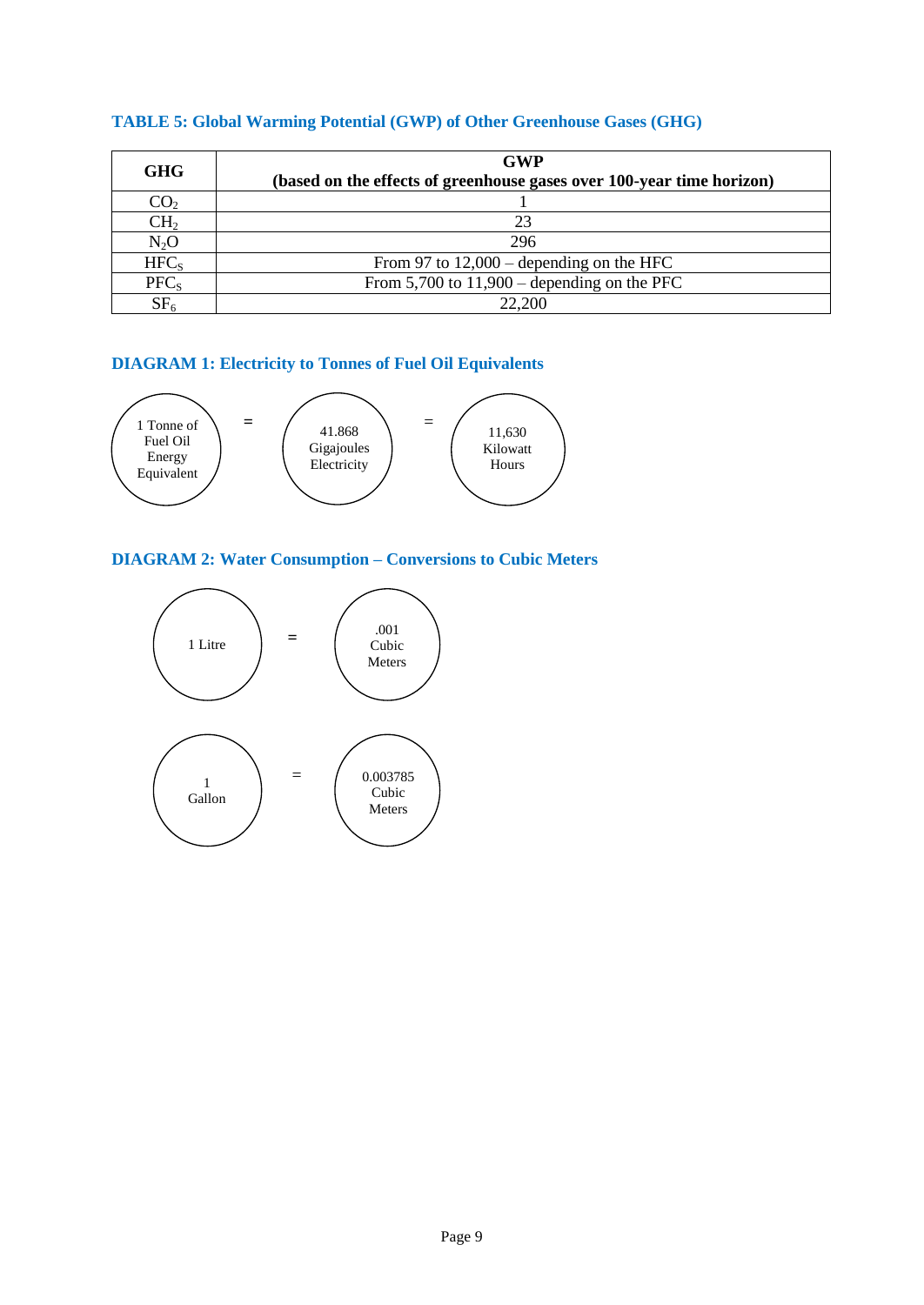# **APPENDIX II**

# **Transport Incidents**

The distribution indicator relates to all incidents involving the movement of hazardous and non-hazardous chemicals. It covers the modes of transport by road and rail and includes the following:-

- death or injury
- spill or leakage
- property damage and/or material loss
- no spill or leak but public disruption
- adverse media attention

Incidents are categorized according to whether they were severe or less severe and whether distribution was by bulk or packaged cargoes.

| Definition of Distribution Incidents Showing Breakdown by Severity                                                                                                     |                                                                                                         |                                                                                                                                                   |  |  |  |
|------------------------------------------------------------------------------------------------------------------------------------------------------------------------|---------------------------------------------------------------------------------------------------------|---------------------------------------------------------------------------------------------------------------------------------------------------|--|--|--|
| <b>Type of Incident</b>                                                                                                                                                | <b>Severe</b>                                                                                           | <b>Less Severe</b>                                                                                                                                |  |  |  |
| Death / Injury                                                                                                                                                         | Incident resulting in more than 3 days<br>off from work                                                 | Incidents resulting in $1 - 3$ days off<br>work or treatment at approved<br>medical centre                                                        |  |  |  |
| Spillage / Leakage                                                                                                                                                     | Hazardous material leakage of 200<br>kg or more<br>Non-hazardous material leakage of<br>1000 kg or more | Hazardous material leakage of 10 kg<br>or more but less than 200 kg.<br>Non-hazardous material leakage of<br>100 kg or more but less than 1000 kg |  |  |  |
| Property Damage / Material<br>- Loss including cost of<br>environmental clean-up                                                                                       | In excess of RM50,000                                                                                   | Between RM5,000 and RM50,000                                                                                                                      |  |  |  |
| Public Disruption / Perceived<br>Danger<br>- Resulting in evacuation, road<br>closure or other precautionary<br>measures including attendance of<br>emergency services | Last more than one hour                                                                                 | Last less than one hour                                                                                                                           |  |  |  |
| <b>Adverse Media Coverage</b>                                                                                                                                          | <b>National Level</b>                                                                                   | <b>Local Level</b>                                                                                                                                |  |  |  |